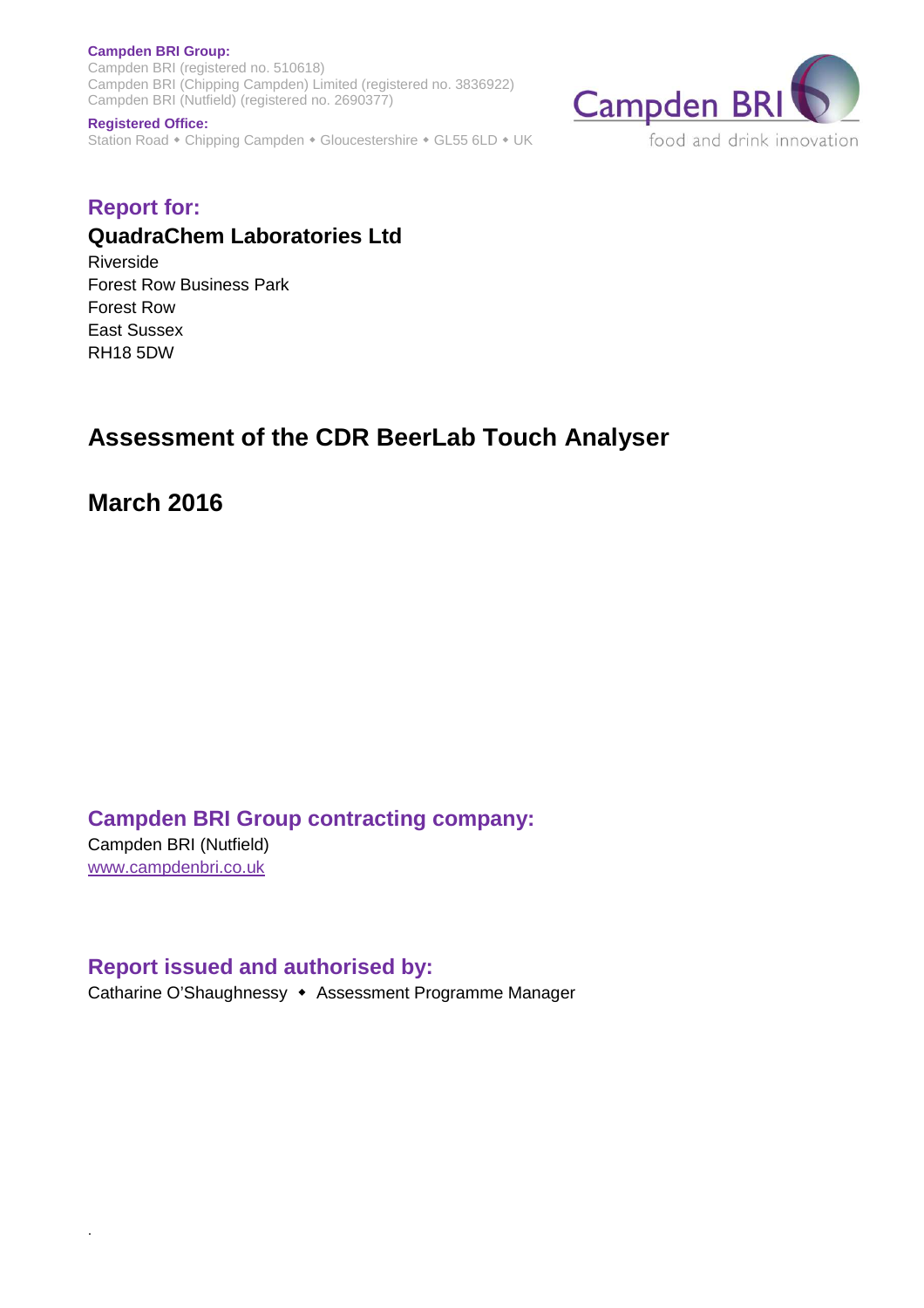## **Assessment of the CDR BeerLab Touch Analyser**

## **Executive Summary**

We have trialled the CDR BeerLab Touch Analyser to establish whether it could meet the requirements for analysing a number of important beer and wort quality parameters.

In our work with the BeerLab Touch Analyser we found that:

- The instrument was easy to use
- The user interface was logical and user friendly
- No calibration is required
- Compared to traditional alcohol and bitterness methods, the BeerLab Touch methods were much quicker
- The system has a low environmental impact due to minimal waste production and the very low sample and reagent volumes required
- A downside to the current software, is that if a mistake is made during the absorbance reading stage, the whole test has to be repeated rather than just reinserting the cuvette and re-reading the absorbance. The manufacturer however is aware of the issue and is looking into software updates.

Our assessment of the ability of the BeerLab Touch to analyse for pH, bitterness, colour and alcohol in beers and worts showed that based on the data obtained in this study, the test instrument gave comparable results to the reference methods. Statistical analysis suggested that in the majority of cases and based on current data there is no statistically significant evidence for a difference in bitterness and alcohol measurements for beer when using the BeerLab Touch versus the reference methods. Accuracy of the BeerLab Touch with regards to agreement with the declared values of ABV was very good for all sample types. Analysis of ten replicates of the same brand of beer showed that the BeerLab Touch had greatest precision in the measurement of pH and least for bitterness.

## **Background**

CDR has developed a fast, simple and reliable analyser that determines important quality parameters for beer and wort including colour, pH, alcohol and bitterness. The quick and accurate analysis requires no sample preparation except for prior degassing in the case of carbonated samples. It is specifically designed to monitor the brewing process, increase the consistency of the product and ensure quality control in breweries and microbreweries. In this evaluation the BeerLab Touch has been tested against traditional beer and wort analysis methods. The results were then compared for precision and repeatability.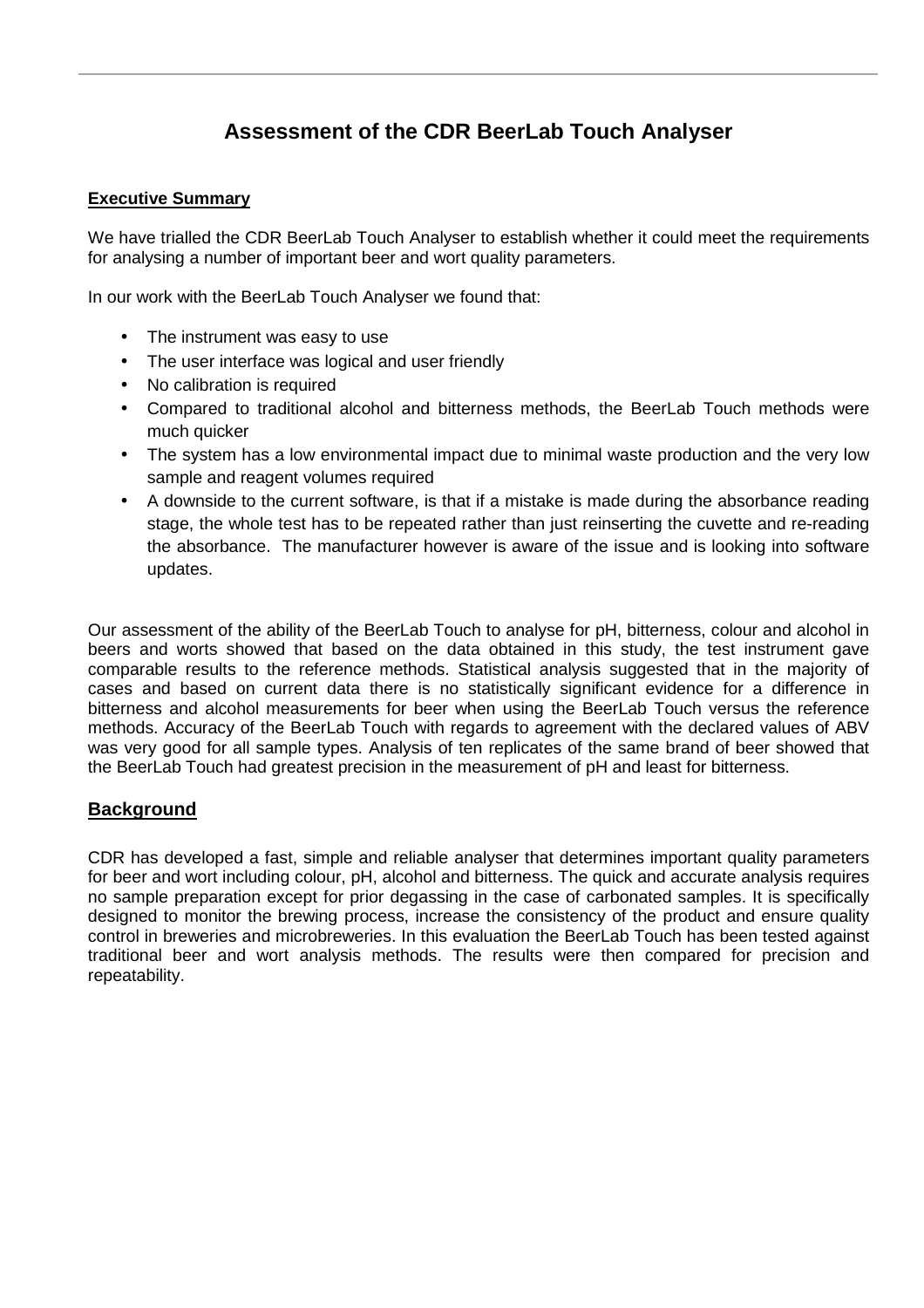## **Evaluation**

The BeerLab Touch Analyser is a self-contained unit and only requires a power supply. Set-up is very straightforward. The machine is turned on, warms up to the correct operating temperature and then is ready to use. One benefit of the machine is that calibration is not required and the only sample preparation necessary is the prior degassing of carbonated samples. The instrument is controlled through a simple on-screen menu and the included software has the capacity to store many test methods.

Detailed step by step instructions for each method are provided through the touch screen menu and the training at installation was sufficient for analysts experienced in the use of pipettes and spectrophotometers. During any test the user can easily refer back to the instruction steps by clicking on the question mark in the top right of the screen. Although no calibration is required QC samples were included as controls. The four reading cells of the BeerLab Touch each read absorbance at a different wavelength. An extremely useful tool is that when it comes to reading the absorbance the appropriate cell will flash blue.

A recurring but key step in a number of the BeerLab Touch tests undertaken in this study is the careful blotting of the outside of the pipette tip before immersing it in the reaction cuvette (in order to prevent excess carryover of sample/reagent which in turn would alter absorbancy readings). The user undertaking the study was experienced in the use of pipettes. If this is not the case it is recommended that the user practises a few times until they are confident in their results.

Another procedure which could introduce false readings is the manual extraction step in the bitterness method. The user has to manually invert the reactions tubes for one minute. In this study, initial bitterness readings were much lower than the readings from the reference method and this was put down to insufficient extraction due to too gentle inversion. If done too vigorously however, then the results were not consistent. A method of shaking which gave much better results was determined by the user in this study and therefore it is recommended that any new users experiment with their own shaking technique on known bitterness content samples before moving on to unknown samples. As this shaking step is very user dependent, each user of the machine should undergo this initial training.

The cuvettes, reaction vials, pipette tips, reagents etc. required to perform the tests are all provided in sealed bags by the manufacturer. For this study, the ten test packs were used but larger (and therefore cheaper) packs are available. Only the ABV test pack needs to be stored in a fridge, the others can be stored at room temperature.

A mini sonication bath and mini-centrifuge were provided by the client for the purpose of this study. These do not come as standard with the BeerLab Touch so would need be purchased separately and are relatively low cost items.

Minimal waste is produced, which along with the small sample and very low reagent volumes required, provides analysis with a very low environmental impact. The methodology used for the bitterness test still employs the use of a solvent but the volumes required are significantly less than that required in more traditional bitterness methods (including the reference method used in this study), thus reducing health and safety concerns and environmental impact.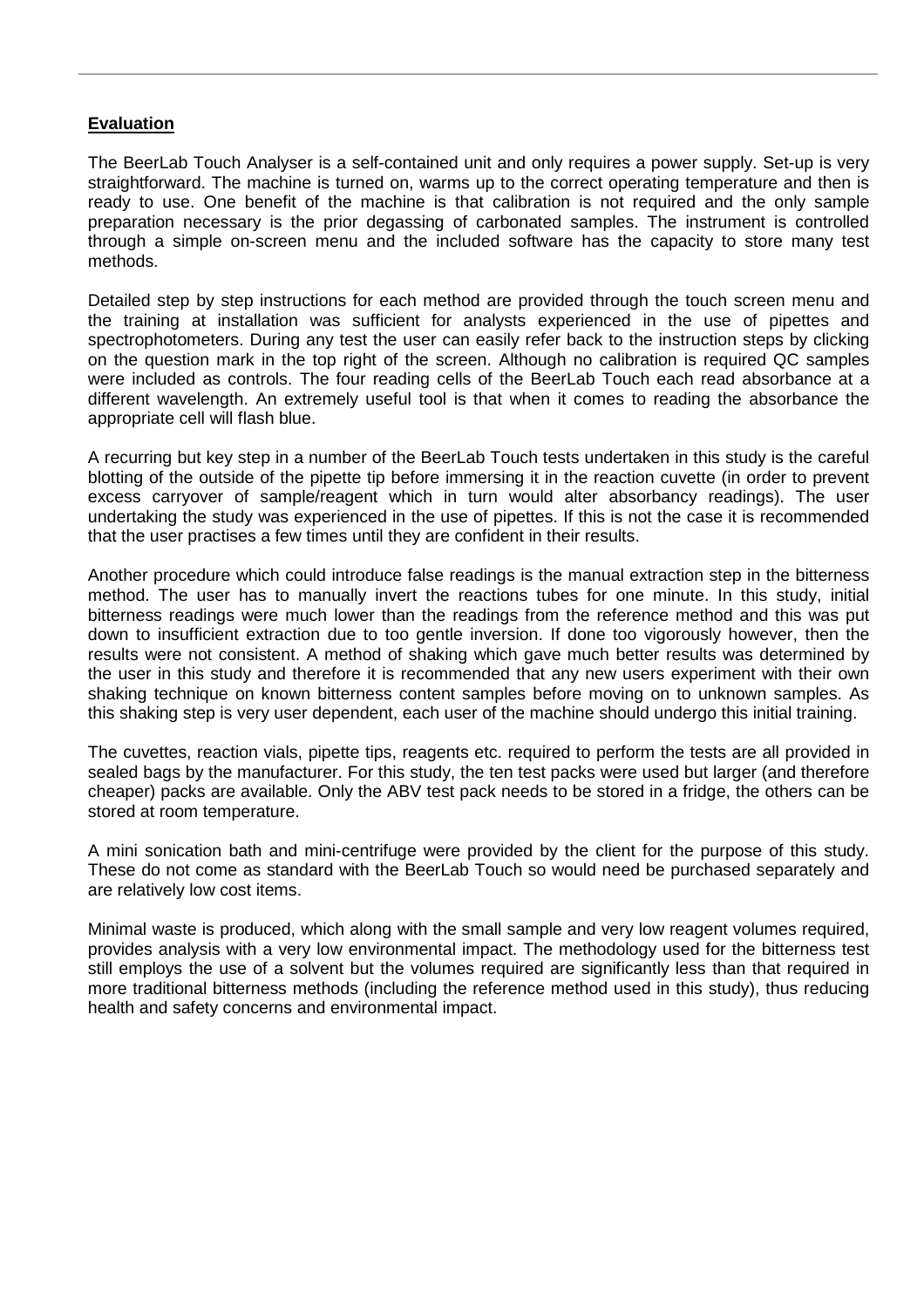Another benefit of the BeerLab Touch is the ability to run two different tests (with the longer method being run in the background).

Results are printed off automatically but are also stored within the machine and can be accessed by a USB port for export into Excel and Ethernet for LIMS connection although this is subject to compatibility.

A potential improvement to the BeerLab Touch is to improve the flexibility of navigating through a method. Currently, if a mistake is made during a test – i.e. reading the wrong cuvette or pressing next sample before actually reading the result you are unable to go back and repeat that last step but instead have to repeat the whole test from the beginning. When doing colour this is not an issue but for all the other tests where reagents are added etc. this means that test is wasted and this will cost the customer both time and money. The manufacturer is aware of the recommendation and is looking into software updates.

The only maintenance action required was the daily automated start up procedure which only took a few minutes to perform. All the tests are performed in disposable vials and cuvettes and are hence non-invasive and therefore no build-up of sample components was apparent during the evaluation.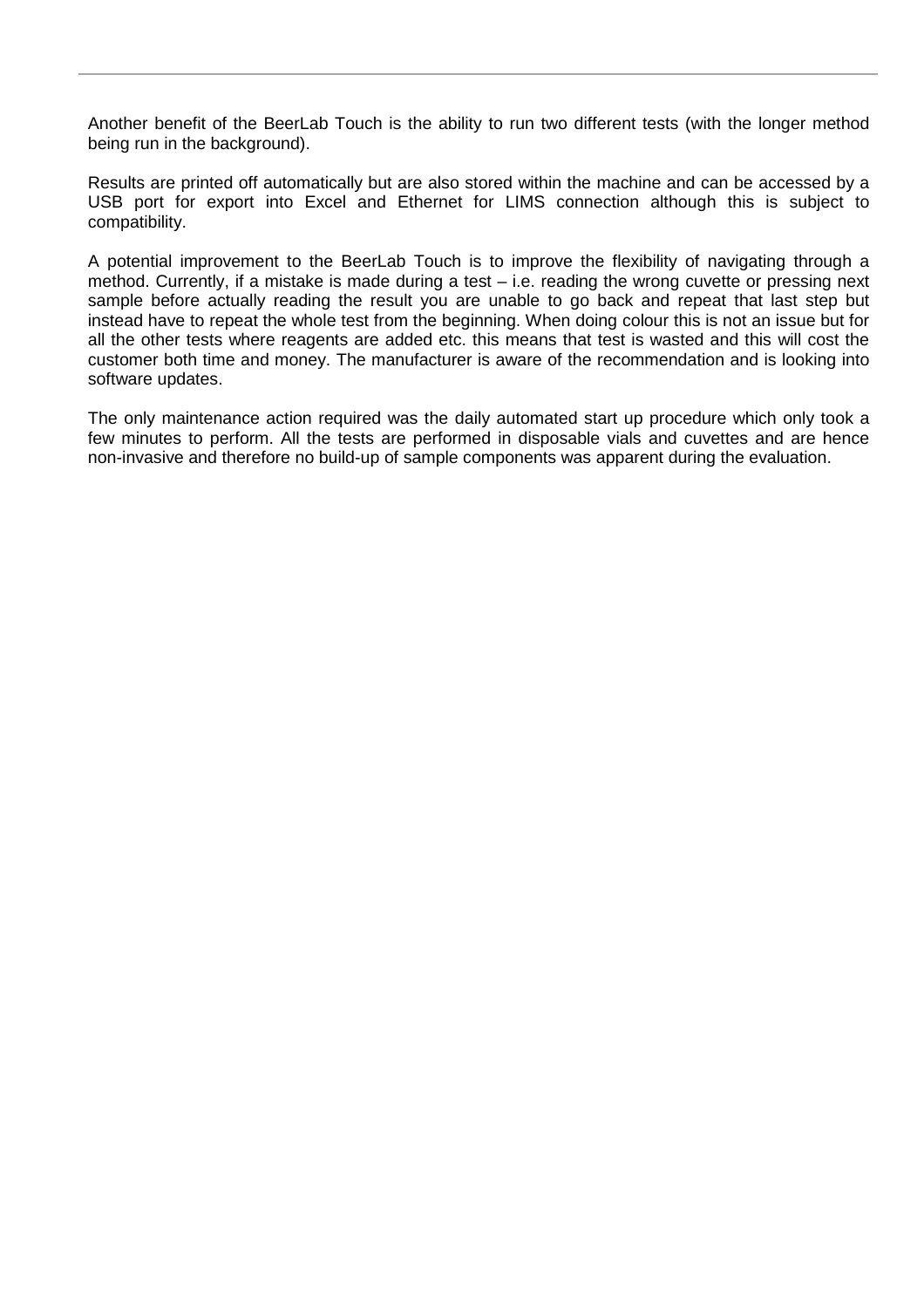## **Sample analysis**

To establish robustness over a range of alcohol and colour values, seven small pack beer samples and three worts were analysed in triplicate using the BeerLab Touch and the reference methods for:

- pH
- Colour
- Bitterness
- Alcohol

The worts (Table 1) were stored frozen prior to analysis to ensure product stability. They were gently defrosted in a water bath and then centrifuged to remove any cold trub that had formed upon freezing. Seven small pack beers with alcohol contents ranging from 3% to 9% (Table 2), and covering a range of colour values were analysed in triplicate. All the beers were degassed by leaving them overnight on the bench in a conical flask. In the case of alcohol analysis a fresh can of sample was opened just prior to analysis and degassed by cold filtration in the case of the reference method or placed in a sonication bath for a couple of minutes to degas in the case of the BeerLab Touch method.

## Table 1 Worts used in study

| Code | Type  | Brew No.   |
|------|-------|------------|
|      | Ale   | Brew 08/14 |
|      | Ale   | Brew 01/16 |
|      | Lager | Brew 07/15 |

## Table 2 Beers used in study

| Code      | <b>Type</b> | Declared ABV (%) |
|-----------|-------------|------------------|
| CB49 (QC) | Lager       |                  |
| G44 (QC)  | Lager       | 5                |
| Α         | Ale         | 3.2              |
| В         | Ale         | 4.5              |
| С         | Lager       | 5                |
| D         | Ale         | 5.4              |
| E         | Ale         | 6                |
| F         | Lager       | 8.8              |
| G         | Ale         | 6.3              |

Tables 3-8 summarise the mean and precision data for the duplicate analyses of the wort and beer samples using the BeerLab Touch and reference methods, together with any assigned values for the samples used in the tests.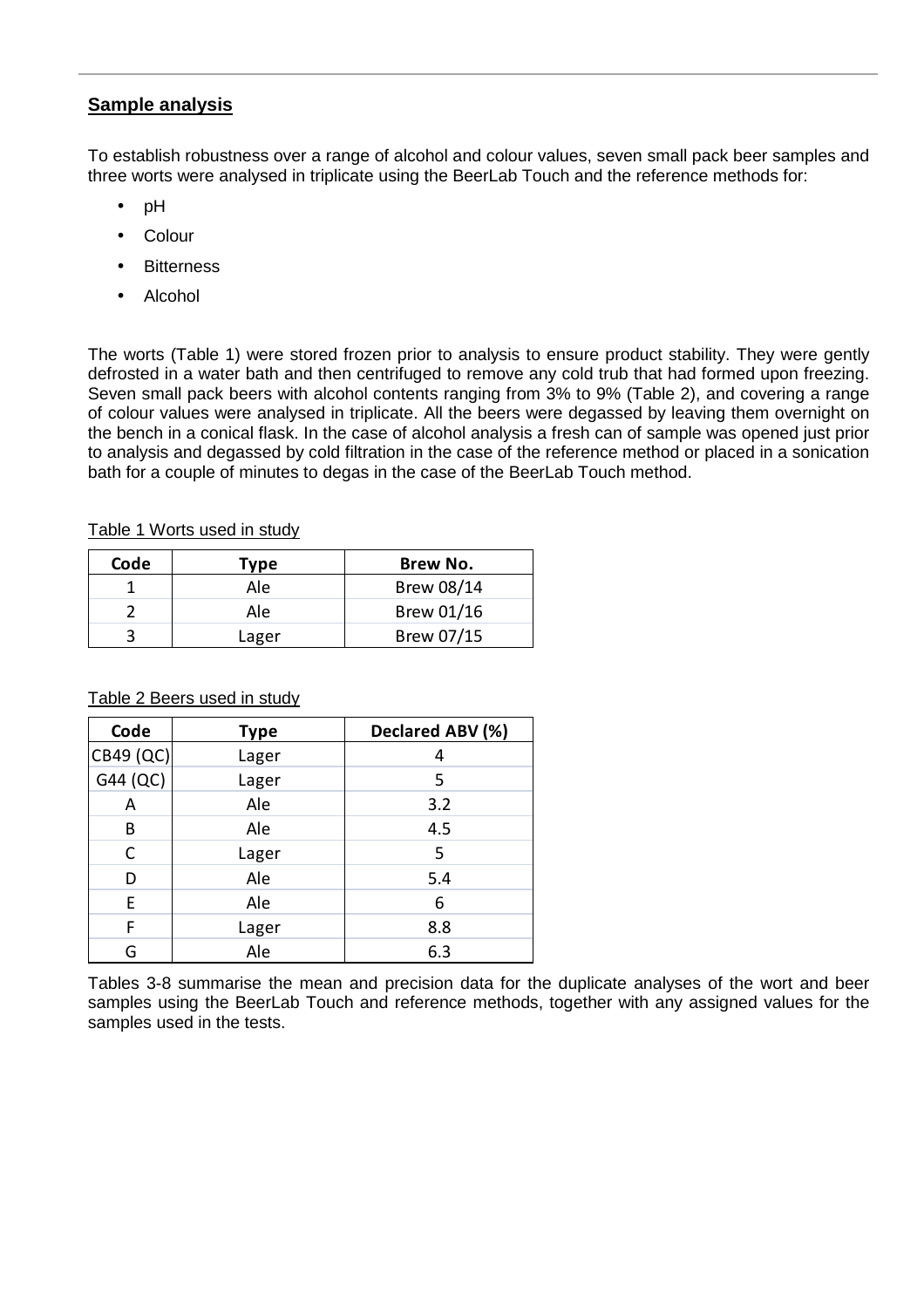## **pH Analysis**

Samples were analysed for pH using the BeerLab Touch and the reference UKAS accredited method (Campden BRI Method AM/029 based on Analytica EBC, 9.35, 2004 and 8.17, 1999)

|                 |        | <b>BeerLabTouch</b> |      |      |               |       |                 | Campden BRI |      |      |      |       |                         |       |
|-----------------|--------|---------------------|------|------|---------------|-------|-----------------|-------------|------|------|------|-------|-------------------------|-------|
| <b>Analysis</b> | Sample |                     |      |      | Mean <b>M</b> |       | Std Dev SE Mean |             |      |      | Mean |       | Std Dev SE Mean P-Value |       |
|                 |        |                     |      |      |               |       |                 |             |      |      |      |       |                         |       |
|                 |        | 5.32                | 5.23 | 5.24 | 5.26          | 0.049 | 0.028           | 5.10        | 5.08 | 5.08 | 5.09 | 0.012 | 0.007                   | 0.026 |
| pH              |        | 5.48                | 5.47 | 5.44 | 5.46          | 0.021 | 0.012           | 5.41        | 5.40 | 5.40 | 5.40 | 0.006 | 0.003                   | 0.041 |
|                 |        | 5.56                | 5.47 | 5.48 | 5.50          | 0.049 | 0.028           | 5.50        | 5.50 | 5.50 | 5.50 | 0.000 | 0.000                   | 0.918 |
|                 |        |                     |      |      |               |       |                 |             |      |      |      |       |                         |       |

Table 3 Summary of pH analysis results for three different wort samples

## Table 4 Summary of pH analysis results for the different beer samples

|                 |                   |      | <b>BeerLabTouch</b> |      |      |       |                 |      | Campden BRI |      |      |       |                         |       |
|-----------------|-------------------|------|---------------------|------|------|-------|-----------------|------|-------------|------|------|-------|-------------------------|-------|
| <b>Analysis</b> | Sample            |      |                     |      | Mean |       | Std Dev SE Mean |      |             |      | Mean |       | Std Dev SE Mean P-Value |       |
|                 | CBA4 <sup>1</sup> | 3.98 | 4.02                | 4.00 | 4.00 | 0.020 | 0.012           | 3.98 | 4.00        | 3.99 | 3.99 | 0.010 | 0.0058                  | 0.520 |
| pH              | А                 | 4.10 | 4.08                | 4.09 | 4.09 | 0.010 | 0.006           | 4.21 | 4.20        | 4.20 | 4.20 | 0.006 | 0.003                   | 0.000 |
|                 | в                 | 3.99 | 3.99                | 4.00 | 3.99 | 0.006 | 0.003           | 4.08 | 4.08        | 4.08 | 4.08 | 0.000 | 0.001                   | 0.001 |
|                 | C                 | 4.55 | 4.56                | 4.54 | 4.55 | 0.010 | 0.006           | 4.58 | 4.59        | 4.59 | 4.59 | 0.006 | 0.003                   | 0.012 |
|                 | D                 | 4.25 | 4.27                | 4.25 | 4.26 | 0.012 | 0.007           | 4.30 | 4.31        | 4.31 | 4.31 | 0.006 | 0.003                   | 0.022 |
|                 | E                 | 3.99 | 3.99                | 3.97 | 3.98 | 0.012 | 0.007           | 4.02 | 4.02        | 4.02 | 4.02 | 0.000 | 0.001                   | 0.032 |
|                 | F                 | 3.90 | 3.90                | 3.91 | 3.90 | 0.006 | 0.003           | 3.88 | 3.88        | 3.88 | 3.88 | 0.000 | 0.001                   | 0.020 |
|                 | G                 | 4.22 | 4.25                | 4.23 | 4.23 | 0.015 | 0.009           | 4.23 | 4.23        | 4.22 | 4.23 | 0.000 | 0.004                   | 0.573 |
|                 |                   |      |                     |      |      |       |                 |      |             |      |      |       |                         |       |

<sup>1</sup>This is the QC sample (a commercially available lager)



Figure 1 Correlation between pH results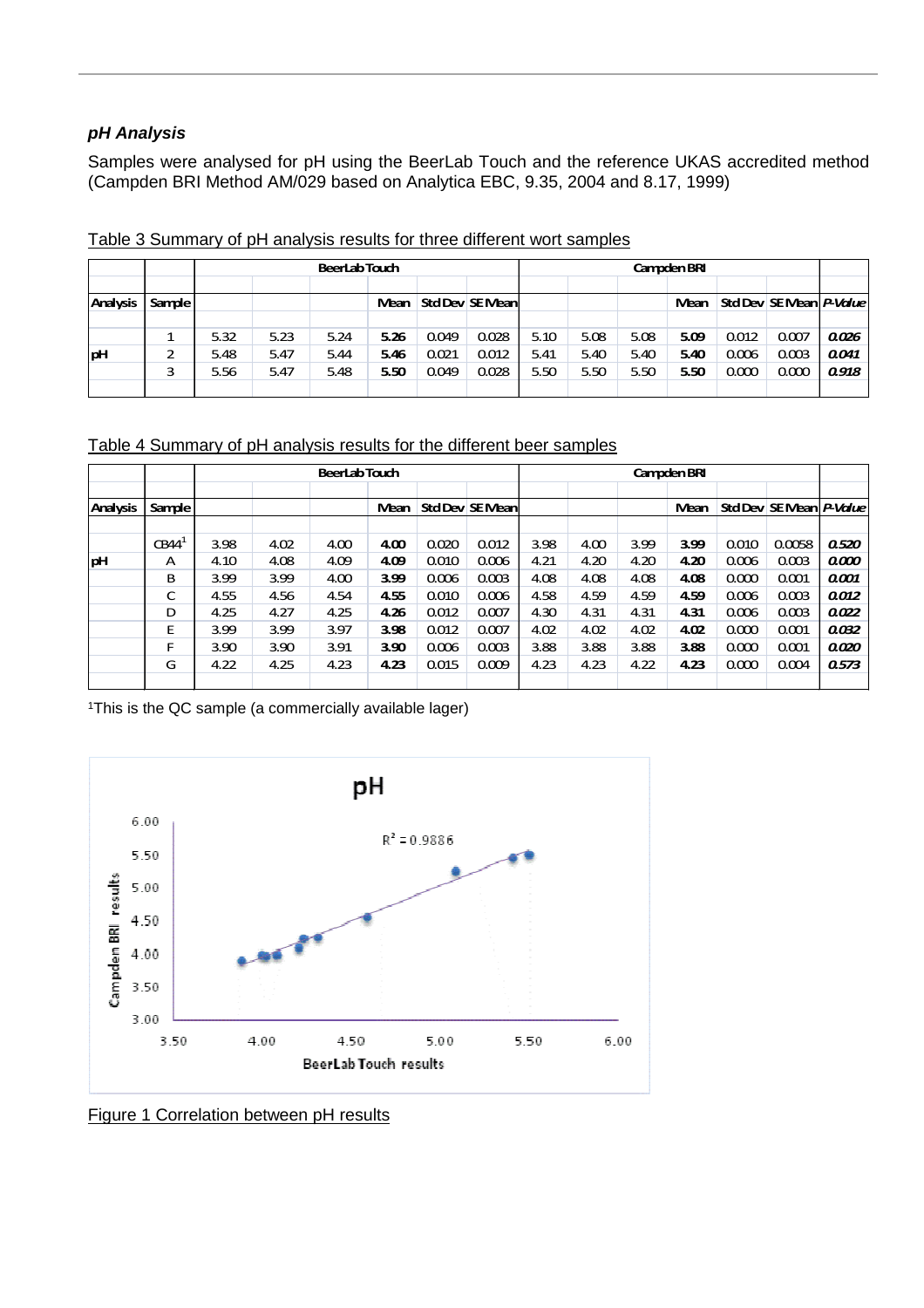The standard deviations of the triplicate samples showed that the precision of the BeerLab Touch Analyser to the reference pH method was similar for beers and worts (with the BeerLab Touch being more precise in measuring the pH of beer compared to wort). Overall the precision of the BeerLab Touch Analyser in measuring pH was slightly lower than that of the reference method but was still well within acceptable tolerances for such an instrument.

Statistical analysis using the two-sample *t*-test and the one-way ANOVA test suggested that in the majority of cases and based on current data there was statistically significant evidence (p-value is less than 0.05) for a difference in pH measurements for beer and wort when using the BeerLab Touch Analyser versus the reference pH method. A reason for this observation is because both the BeerLab Touch pH method and the reference Campden BRI pH method have very good precision (low SD values) so therefore any difference between repeat readings is low. The statistical test chosen uses the difference between mean results and the precision of the individual methods to produce a p-value. Therefore, highly precise methods such as pH can result in a t-test result showing a significant difference when the actual difference between mean results is low.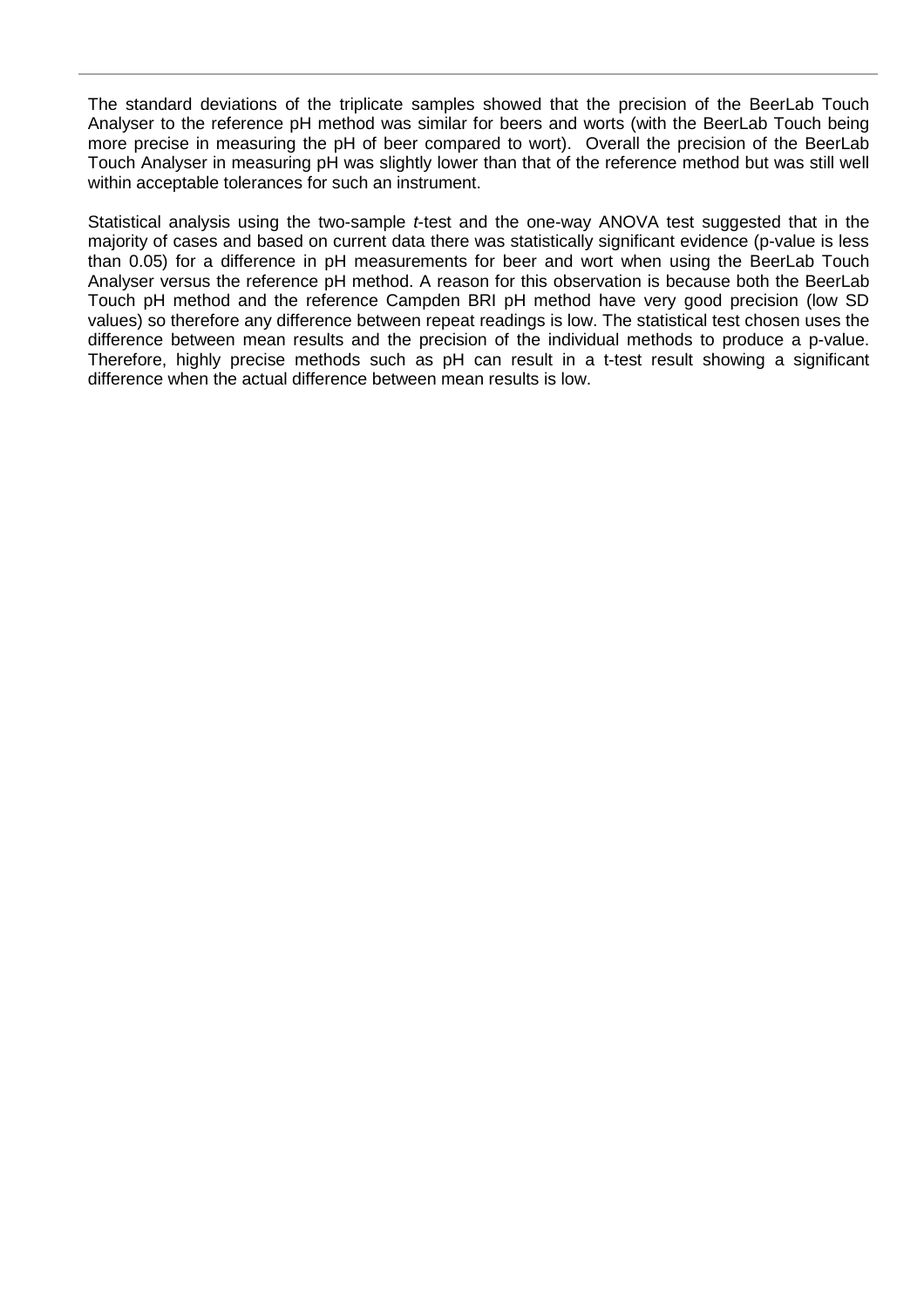## **Colour Analysis**

Samples were analysed for colour using the BeerLab Touch and the reference UKAS accredited spectrophotometric method (Campden BRI Method AM/028 based on Analytica EBC, 9.6 2000)

|                 |        |       | <b>BeerLabTouch</b> |       |        |       |                 |       | Campden BRI |       |       |       |                         |       |
|-----------------|--------|-------|---------------------|-------|--------|-------|-----------------|-------|-------------|-------|-------|-------|-------------------------|-------|
|                 |        |       |                     |       |        |       |                 |       |             |       |       |       |                         |       |
| <b>Analysis</b> | Sample |       |                     |       | Mean I |       | Std Dev SE Mean |       |             |       | Mean  |       | Std Dev SE Mean P-Value |       |
|                 |        |       |                     |       |        |       |                 |       |             |       |       |       |                         |       |
|                 |        | 25.00 | 25.00               | 25.00 | 25.00  | 0.000 | 0.000           | 26.89 | 26.83       | 26.89 | 26.87 | 0.035 | 0.020                   | 0.000 |
| Colour          | 2      | 13.00 | 13.00               | 13.00 | 13.00  | 0.000 | 0.000           | 14.08 | 13.99       | 13.88 | 13.98 | 0.100 | 0.058                   | 0.003 |
| (EEC)           |        | 7.00  | 8.00                | 8.00  | 7.67   | 0.577 | 0.330           | 7.75  | 8.40        | 8.56  | 8.24  | 0.429 | 0.250                   | 0.263 |
|                 |        |       |                     |       |        |       |                 |       |             |       |       |       |                         |       |

Table 5 Summary of colour analysis results for three different wort samples

Table 6 Summary of colour analysis results for the different beer samples

|                 |                   |        | <b>BeerLabTouch</b> |        |        |       |                 |        | Campden BRI |        |        |       |                         |       |
|-----------------|-------------------|--------|---------------------|--------|--------|-------|-----------------|--------|-------------|--------|--------|-------|-------------------------|-------|
| <b>Analysis</b> | <b>Sample</b>     |        |                     |        | Mean   |       | Std Dev SE Mean |        |             |        | Mean   |       | Std Dev SE Mean P-Value |       |
|                 | CBA4 <sup>1</sup> | 9.00   | 9.00                | 9.00   | 9.00   | 0.000 | 0.000           | 8.93   | 8.90        | 8.93   | 8.92   | 0.014 | 0.010                   | 0.015 |
| Colour          | А                 | 18.00  | 18.00               | 17.00  | 17.67  | 0.577 | 0.330           | 17.25  | 17.30       | 17.33  | 17.29  | 0.038 | 0.022                   | 0.378 |
| (EBC)           | в                 | 15.00  | 15.00               | 15.00  | 15.00  | 0.000 | 0.000           | 14.40  | 14.35       | 14.38  | 14.38  | 0.025 | 0.014                   | 0.001 |
|                 | C                 | 9.00   | 9.00                | 9.00   | 9.00   | 0.000 | 0.001           | 9.25   | 9.20        | 9.18   | 9.21   | 0.038 | 0.022                   | 0.011 |
|                 | D                 | 47.00  | 48.00               | 48.00  | 47.67  | 0.577 | 0.330           | 48.75  | 48.85       | 48.75  | 48.78  | 0.058 | 0.033                   | 0.079 |
|                 | Е                 | 126.00 | 126.00              | 126.00 | 126.00 | 0.000 | 0.000           | 123.75 | 123.75      | 124.13 | 123.88 | 0.217 | 0.130                   | 0.003 |
|                 | F                 | 14.00  | 14.00               | 14.00  | 14.00  | 0.000 | 0.000           | 13.58  | 13.75       | 13.58  | 13.63  | 0.101 | 0.058                   | 0.024 |
|                 | G                 | 69.00  | 68.00               | 67.00  | 68.00  | 1.000 | 0.580           | 68.07  | 67.90       | 68.07  | 68.02  | 0.100 | 0.057                   | 0.982 |
|                 |                   |        |                     |        |        |       |                 |        |             |        |        |       |                         |       |

<sup>1</sup>This is the QC sample (a commercially available lager)



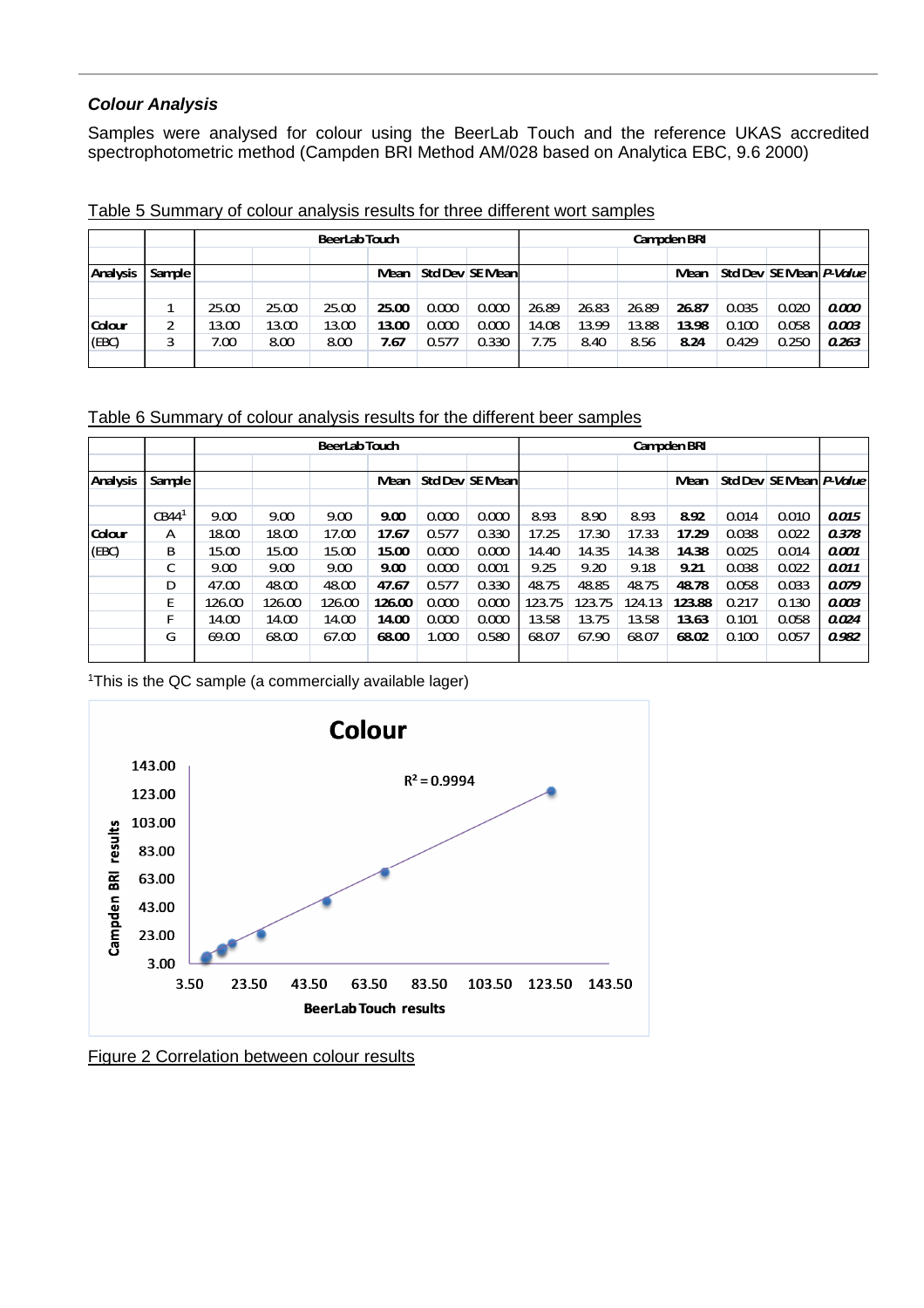The standard deviations of the triplicate samples showed that the precision of the BeerLab Touch to the reference colour method was similar for both beers and worts. Overall the precision of the BeerLab Touch in measuring colour was better than that of the reference method and was still well within acceptable tolerances for such an instrument.

Statistical analysis using the two-sample *t*-test and the one-way ANOVA test suggested that in the majority of cases and based on current data there was statistically significant evidence (p-value is less than 0.05) for a difference in colour measurements for beer and wort when using the BeerLab Touch the reference colour method. Again this observation may be due to the fact that both methods have very good precision (low SD values) so therefore any difference between repeat readings is low and as result the statistical test chosen views the mean results from the two methods as being the correct value and therefore if they do not agree with each other the t-test assigns that the two methods must be different.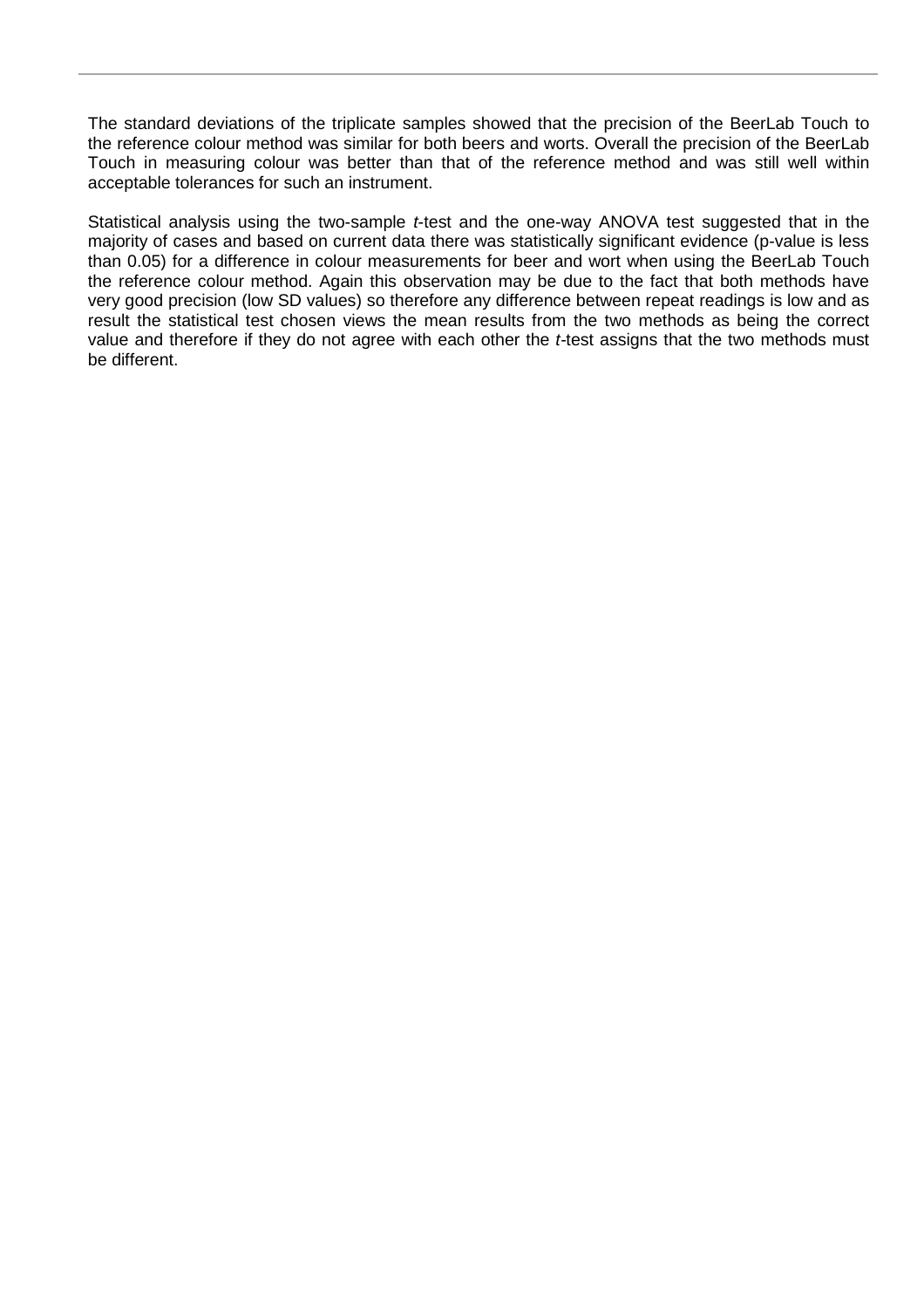## **Bitterness Analysis**

Samples were analysed for bitterness content using the BeerLab Touch and the UKAS accredited spectrophotometric method (Campden BRI Method AM/003 based on EBC Analytica 9.8, 2004)

|                 |                  |       | <b>BeerLabTouch</b> |       |       |       |                 | Campden BRI |       |       |       |       |                         |       |
|-----------------|------------------|-------|---------------------|-------|-------|-------|-----------------|-------------|-------|-------|-------|-------|-------------------------|-------|
| <b>Analysis</b> | Sample           |       |                     |       | Mean  |       | Std Dev SE Mean |             |       |       | Mean  |       | Std Dev SE Mean P-Value |       |
|                 | CBA <sup>1</sup> | 15.80 | 15.00               | 16.30 | 15.70 | 0.656 | 0.380           | 14.00       | 14.05 | 13.90 | 13.98 | 0.076 | 0.044                   | 0.046 |
| <b>Bittemes</b> | А                | 26.10 | 26.10               | 23.30 | 25.17 | 1.617 | 0.930           | 24.70       | 24.65 |       | 24.68 | 0.035 | 0.025                   | 0.651 |
| (BU)            | в                | 37.90 | 34.20               | 35.80 | 35.97 | 1.856 | 1.100           | 36.90       | 36.75 |       | 36.83 | 0.106 | 0.075                   | 0.508 |
|                 | C                | 9.20  | 8.90                | 9.10  | 9.07  | 0.153 | 0.088           | 9.55        | 9.30  |       | 9.43  | 0.177 | 0.130                   | 0.257 |
|                 | D                | 36.60 | 33.20               | 34.00 | 34.60 | 1.778 | 1.000           | 34.00       | 34.00 |       | 34.00 | 0.000 | 0.000                   | 0.618 |
|                 | E                | 26.40 | 25.60               | 27.80 | 26.60 | 1.114 | 0.640           | 27.80       | 27.95 |       | 27.88 | 0.106 | 0.075                   | 0.188 |
|                 | F                | 15.20 | 16.00               | 15.20 | 15.47 | 0.462 | 0.270           | 15.55       | 15.60 |       | 15.58 | 0.035 | 0.025                   | 0.725 |
|                 |                  |       |                     |       |       |       |                 |             |       |       |       |       |                         |       |

Table 7 Summary of bitterness analysis results for the different beer samples

<sup>1</sup>This is the QC sample (a commercially available lager)



## Figure 3 Correlation between bitterness results

The standard deviations of the replicate samples showed that the precision of the BeerLab Touch Analyser to the reference bitterness method was higher but was still well within acceptable tolerances for such an instrument. As stated elsewhere in this report a key step in the BeerLab Touch bitterness method is the manual extraction and if the current study had been undertaken for longer it is anticipated that the user would have optimised this further thereby improving precision.

Statistical analysis using the two-sample *t*-test and the one-way ANOVA test suggested that in the majority of cases and based on current data there is no statistically significant evidence (p-value is greater than 0.05) for a difference in bitterness measurements for beer when using the BeerLab Touch versus the reference bitterness method.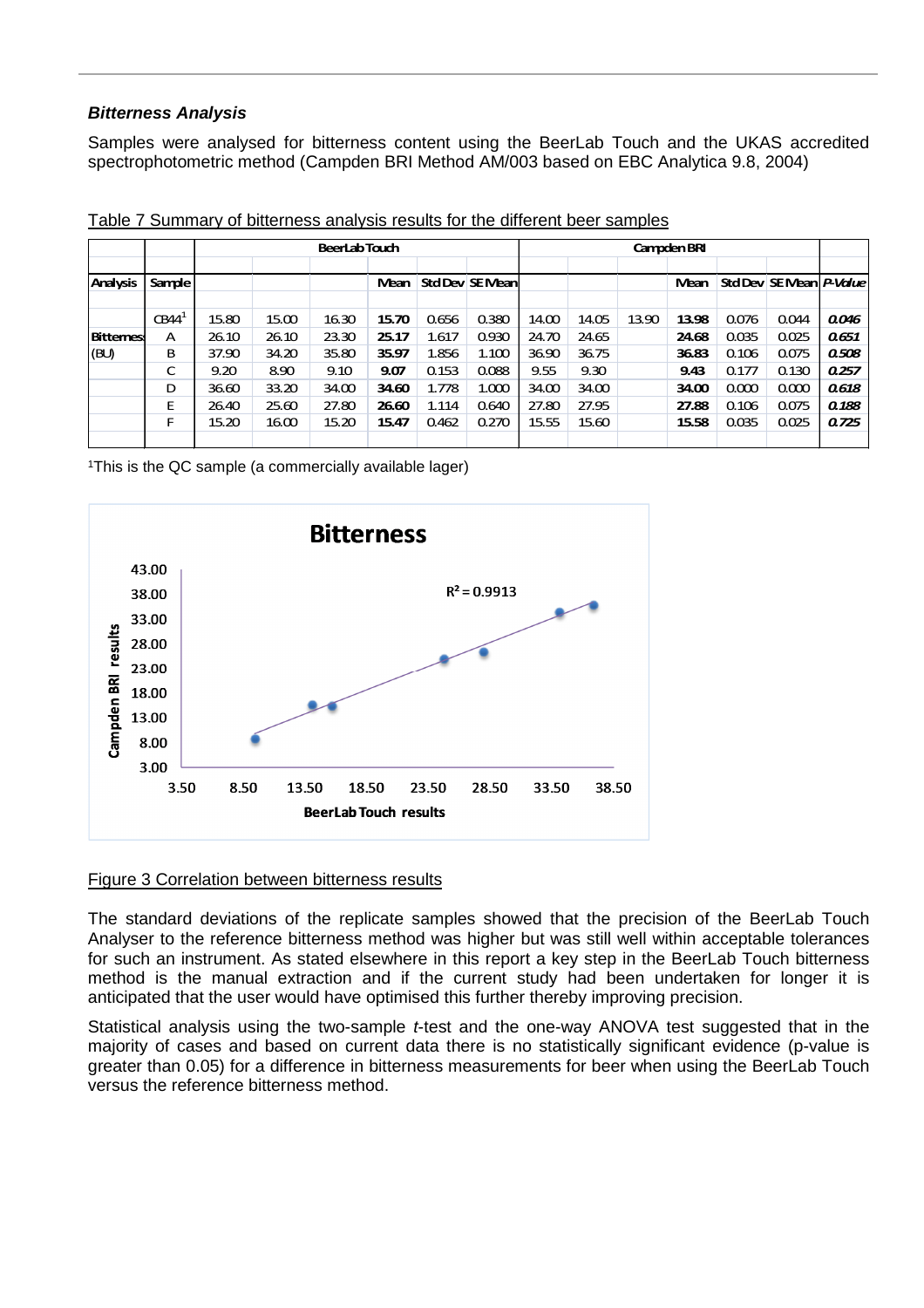## **Alcohol Analysis**

Samples were analysed for Alcohol using both the BeerLab Touch and the UKAS accredited gas chromatography (GC) method (Campden BRI Method AM/018 based on IOB Methods of Analysis, 1997, 9.10)

|                 |                 |      |      | <b>BeerLabTouch</b> |      |       |                 |      |      |      | Campden BRI |       |                         |       |
|-----------------|-----------------|------|------|---------------------|------|-------|-----------------|------|------|------|-------------|-------|-------------------------|-------|
| <b>Analysis</b> | <b>Sample</b>   |      |      |                     | Mean |       | Std Dev SE Mean |      |      |      | Mean        |       | Std Dev SE Mean P-Value |       |
|                 | GA <sup>1</sup> | 5.30 | 5.20 | 5.20                | 5.23 | 0.058 | 0.033           | 5.05 | 4.99 | 5.06 | 5.03        | 0.040 | 0.023                   | 0.016 |
| Alcohol         | A               | 3.30 | 3.40 | 3.40                | 3.37 | 0.058 | 0.033           | 3.51 | 3.49 | 3.50 | 3.50        | 0.011 | 0.006                   | 0.059 |
| $(\%)$          | в               | 4.40 | 4.30 | 4.30                | 4.33 | 0.058 | 0.033           | 4.23 | 4.24 | 4.21 | 4.23        | 0.016 | 0.009                   | 0.092 |
|                 | С               | 5.00 | 4.90 | 4.90                | 4.93 | 0.058 | 0.033           | 5.00 | 4.99 | 4.99 | 4.99        | 0.005 | 0.003                   | 0.229 |
|                 | D               | 5.70 | 5.50 | 5.40                | 5.53 | 0.153 | 0.088           | 5.55 | 5.45 | 5.47 | 5.49        | 0.054 | 0.031                   | 0.665 |
|                 | Е               | 6.30 | 6.20 | 6.10                | 6.20 | 0.100 | 0.058           | 6.21 | 6.18 | 6.14 | 6.18        | 0.034 | 0.019                   | 0.749 |
|                 | F               | 8.90 | 8.60 | 8.70                | 8.73 | 0.153 | 0.088           | 8.72 | 8.91 | 8.79 | 8.80        | 0.096 | 0.055                   | 0.542 |
|                 |                 |      |      |                     |      |       |                 |      |      |      |             |       |                         |       |

Table 8 Summary of alcohol analysis results for the different beer samples

<sup>1</sup>This is the QC sample (a commercially available lager)



#### Figure 4 Correlation between Alcohol results

The standard deviations of the replicate samples showed that the precision of the BeerLab Touch Analyser to the reference alcohol method was similar with overall the reference method being more precise. The precision of the BeerLab Touch was well within acceptable tolerances for such an instrument. Accuracy of the BeerLab Touch with regards to agreement with the declared values of ABV was very good for all sample types (the actual ABV must not differ the declared ABV by more +/-0.5% for beers less than 5.5% and +/-1.0% for beers greater than 5.5%)

Statistical analysis using the two-sample *t*-test and the one-way ANOVA test suggested that in the majority of cases and based on current data there is no statistically significant evidence (p-value greater than 0.05) for a difference in alcohol measurements for beer when using the BeerLab Touch Analyser versus the reference alcohol method.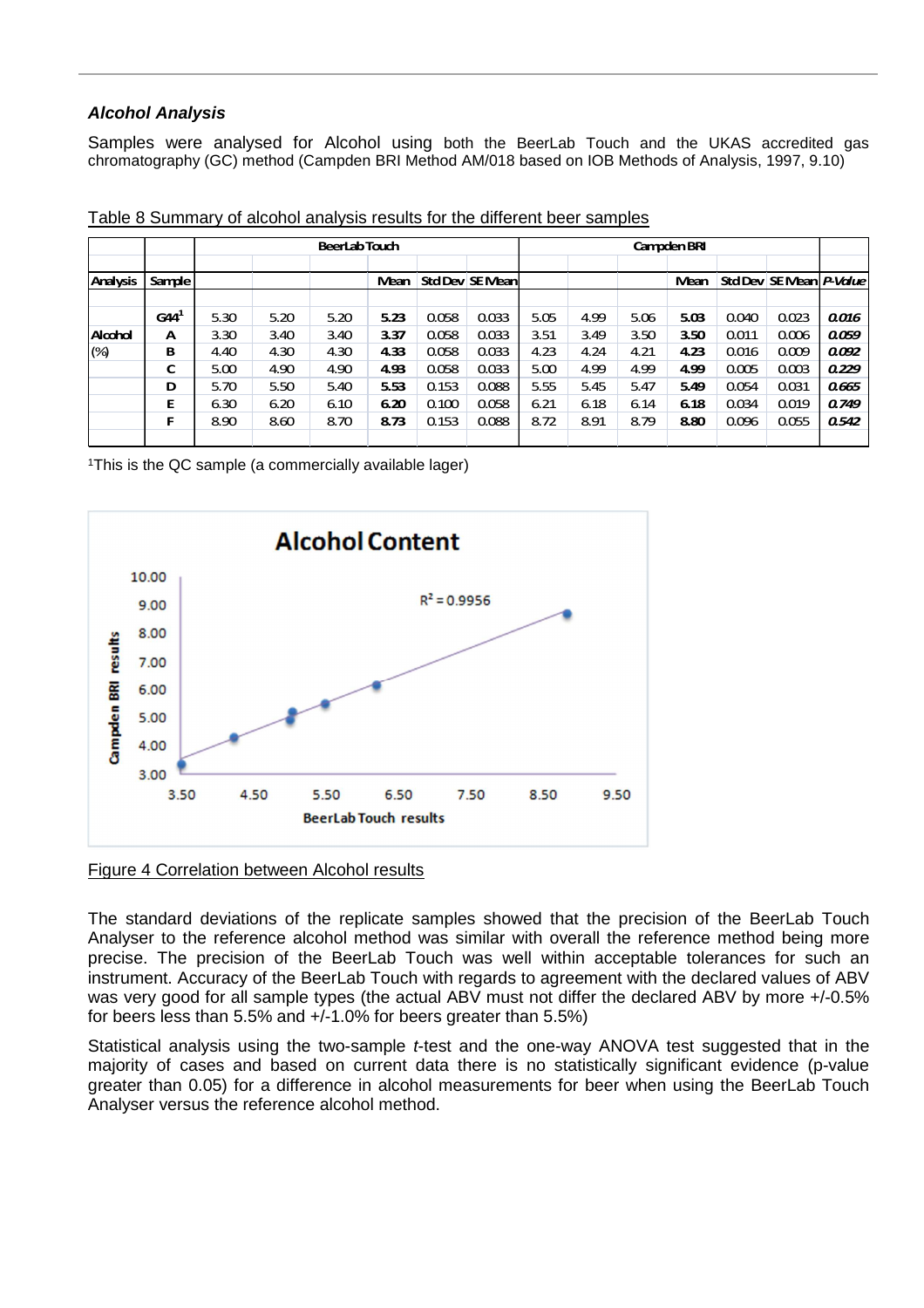## **Repeatability**

Ten samples of a commercially available canned lager were analysed for pH, colour, bitterness and alcohol using the BeerLab Touch and the traditional reference methods.

Tables 9-12 summarise the mean and precision data for the analyses.

|                                     | рH                   |                    |  |  |
|-------------------------------------|----------------------|--------------------|--|--|
| Beer                                | <b>BeerLab Touch</b> | <b>Campden BRI</b> |  |  |
| D                                   | 4.25                 | 4.30               |  |  |
| D                                   | 4.22                 | 4.31               |  |  |
| D                                   | 4.26                 | 4.31               |  |  |
| D                                   | 4.23                 | 4.31               |  |  |
| D                                   | 4.23                 | 4.31               |  |  |
| D                                   | 4.24                 | 4.31               |  |  |
| D                                   | 4.25                 | 4.31               |  |  |
| D                                   | 4.27                 | 4.31               |  |  |
| D                                   | 4.25                 | 4.31               |  |  |
| D                                   | 4.28                 | 4.31               |  |  |
| Mean                                | 4.25                 | 4.31               |  |  |
| <b>SD</b>                           | 0.019                | 0.003              |  |  |
| 95% Confidence<br>Interval for Mean | 4.23, 4.26           | 4.31, 4.31         |  |  |

Table 9 Summary of pH analysis results for 10 samples of a single brand of beer

| Table 10 Summary of colour analysis results for 10 samples of a single brand of beer |
|--------------------------------------------------------------------------------------|
|--------------------------------------------------------------------------------------|

|                   | Colour (EBC)         |                    |
|-------------------|----------------------|--------------------|
| <b>Beer</b>       | <b>BeerLab Touch</b> | <b>Campden BRI</b> |
| D                 | 48.00                | 47.9               |
| D                 | 48.00                | 48.3               |
| D                 | 47.00                | 48.65              |
| D                 | 47.00                | 49.05              |
| D                 | 47.00                | 48.65              |
| D                 | 47.00                | 48.85              |
| D                 | 48.00                | 49.1               |
| D                 | 48.00                | 48.5               |
| D                 | 48.00                | 49.4               |
| D                 | 48.00                | 49.4               |
| Mean              | 47.60                | 48.78              |
| <b>SD</b>         | 0.516                | 0.479              |
| 95% Confidence    |                      |                    |
| Interval for Mean | 47.23, 47.97         | 48.44, 49.12       |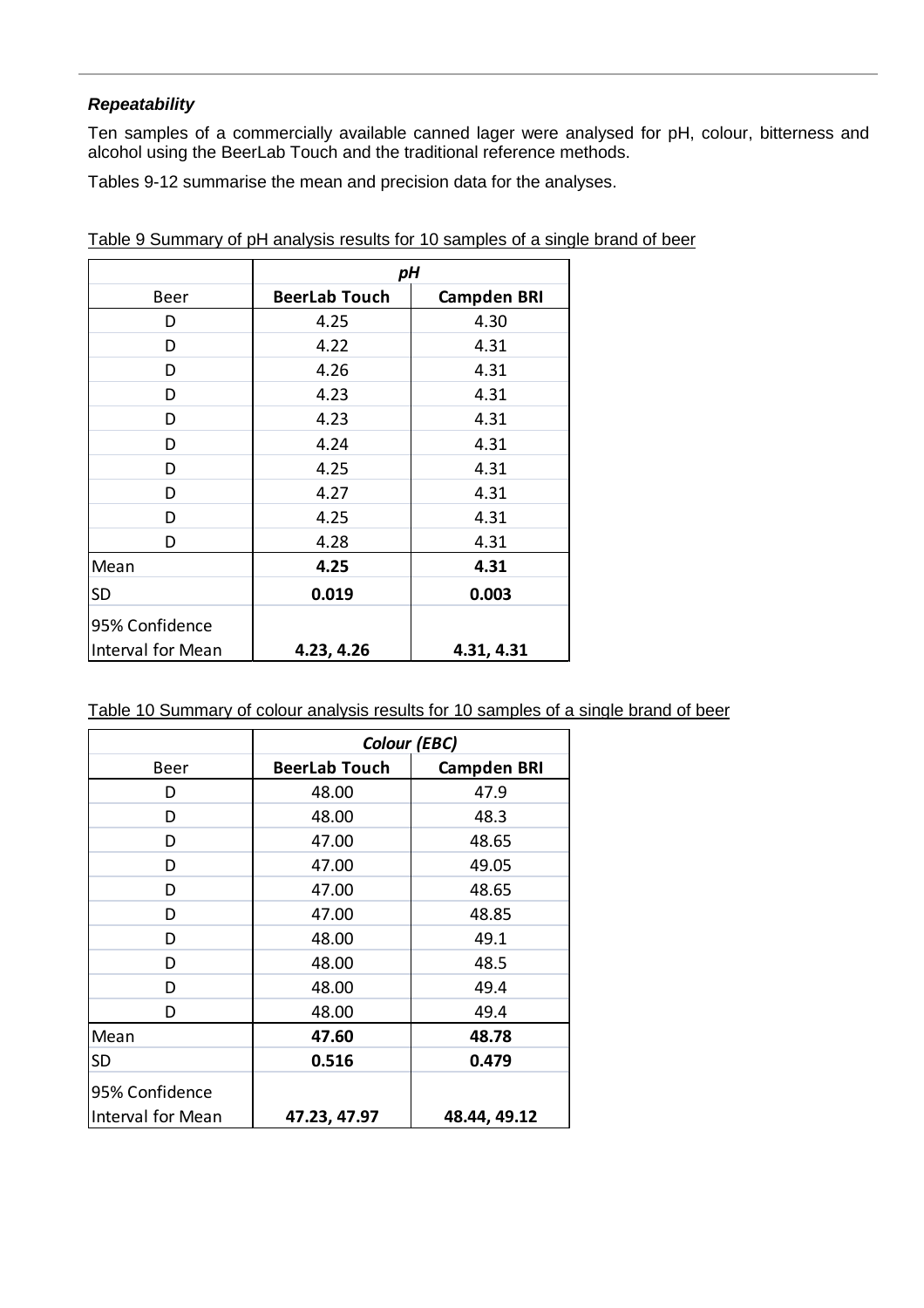|                   | <b>Bitterness (BU)</b> |                    |
|-------------------|------------------------|--------------------|
| Beer              | <b>BeerLab Touch</b>   | <b>Campden BRI</b> |
| D                 | 37.30                  | 34.45              |
| D                 | 35.70                  | 34.45              |
| D                 | 36.60                  | 35.05              |
| D                 | 33.20                  | 35.15              |
| D                 | 34.00                  | 34.50              |
| D                 | 34.90                  | 34.80              |
| D                 | 34.20                  | 34.05              |
| D                 | 37.60                  | 34.20              |
| D                 | 35.10                  | 34.35              |
| D                 | 34.80                  | 34.10              |
| Mean              | 35.34                  | 34.51              |
| <b>SD</b>         | 1.449                  | 0.379              |
| 95% Confidence    |                        |                    |
| Interval for Mean | 34.40, 36.38           | 34.34, 34.78       |

Table 11 Summary of bitterness analysis results for 10 samples of a single brand of beer

Table 12 Summary of alcohol analysis results for 10 samples of a single brand of beer

|                   | Alcohol (%)          |                    |
|-------------------|----------------------|--------------------|
| <b>Beer</b>       | <b>BeerLab Touch</b> | <b>Campden BRI</b> |
| D                 | 5.70                 | 5.55               |
| D                 | 5.50                 | 5.42               |
| D                 | 5.40                 | 5.45               |
| D                 | 5.70                 | 5.46               |
| D                 | 5.50                 | 5.50               |
| D                 | 5.40                 | 5.52               |
| D                 | 5.40                 | 5.47               |
| D                 | 5.60                 | 5.54               |
| D                 | 5.40                 | 5.53               |
| D                 | 5.30                 | 5.46               |
| Mean              | 5.49                 | 5.49               |
|                   |                      |                    |
| <b>SD</b>         | 0.137                | 0.044              |
| 95% Confidence    |                      |                    |
| Interval for Mean | 5.39, 5.59           | 5.46, 5.52         |

The precision of the BeerLab Touch, as expressed in the standard deviations of the ten replicates showed with the current data and this brand of beer, that precision was good and was greatest for pH measurement and least for bitterness. The current data also suggested that for all tests the BeerLab Touch had lower precision than the reference methods but was well within the accepted tolerances for such an instrument.